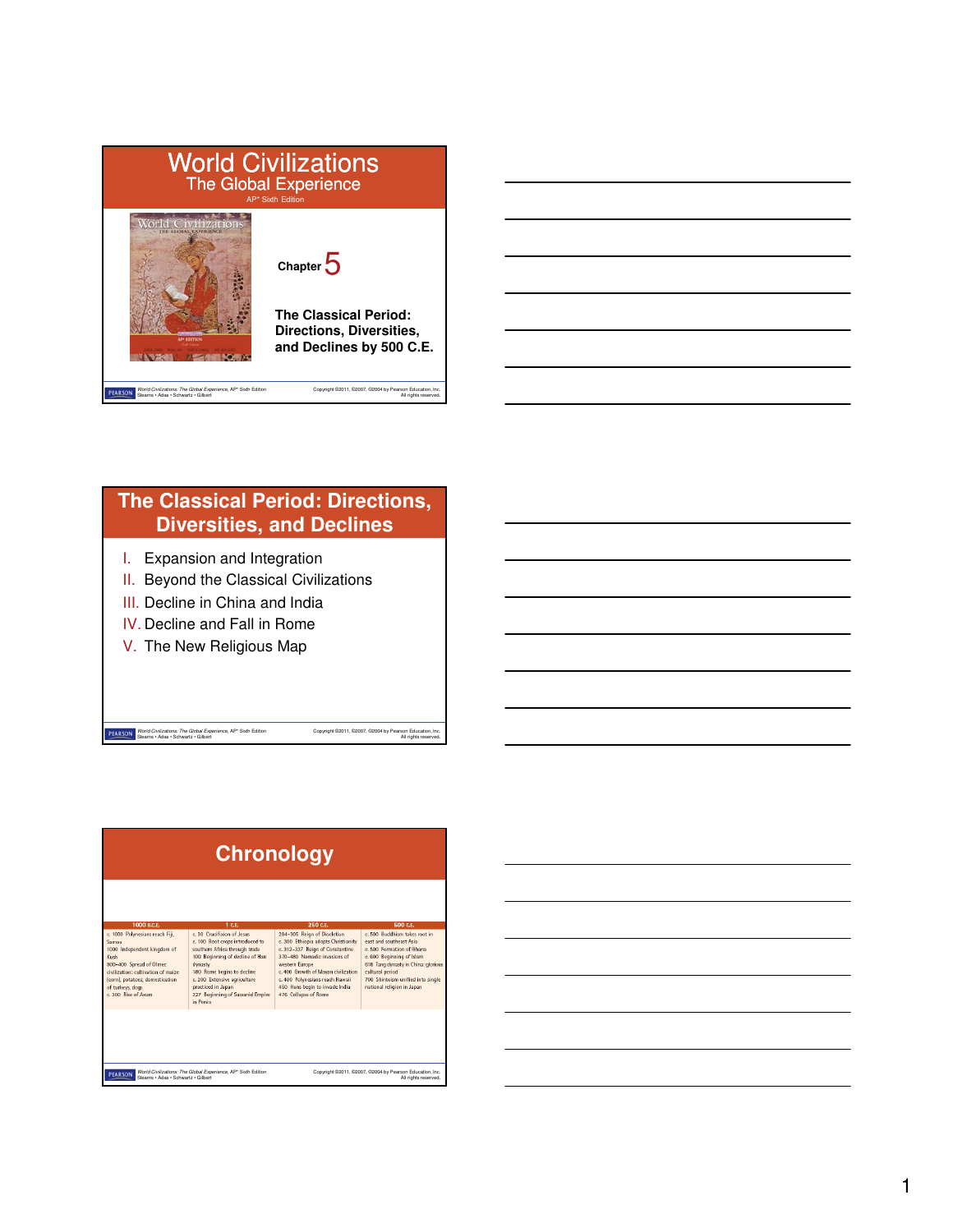# **Beyond the Classical Civilizations**

Important Changes Elsewhere

World Civilizations: The Global Experience, AP\* Sixth Edition Stearns • Adas • Schwartz • Gilbert

- Africa, Japan, northern Europe
- Outside the dominant areas, but influential

Copyright ©2011, ©2007, ©2004 by Pearson Education, Inc. All rights reserved.

– Establishment of enduring contacts



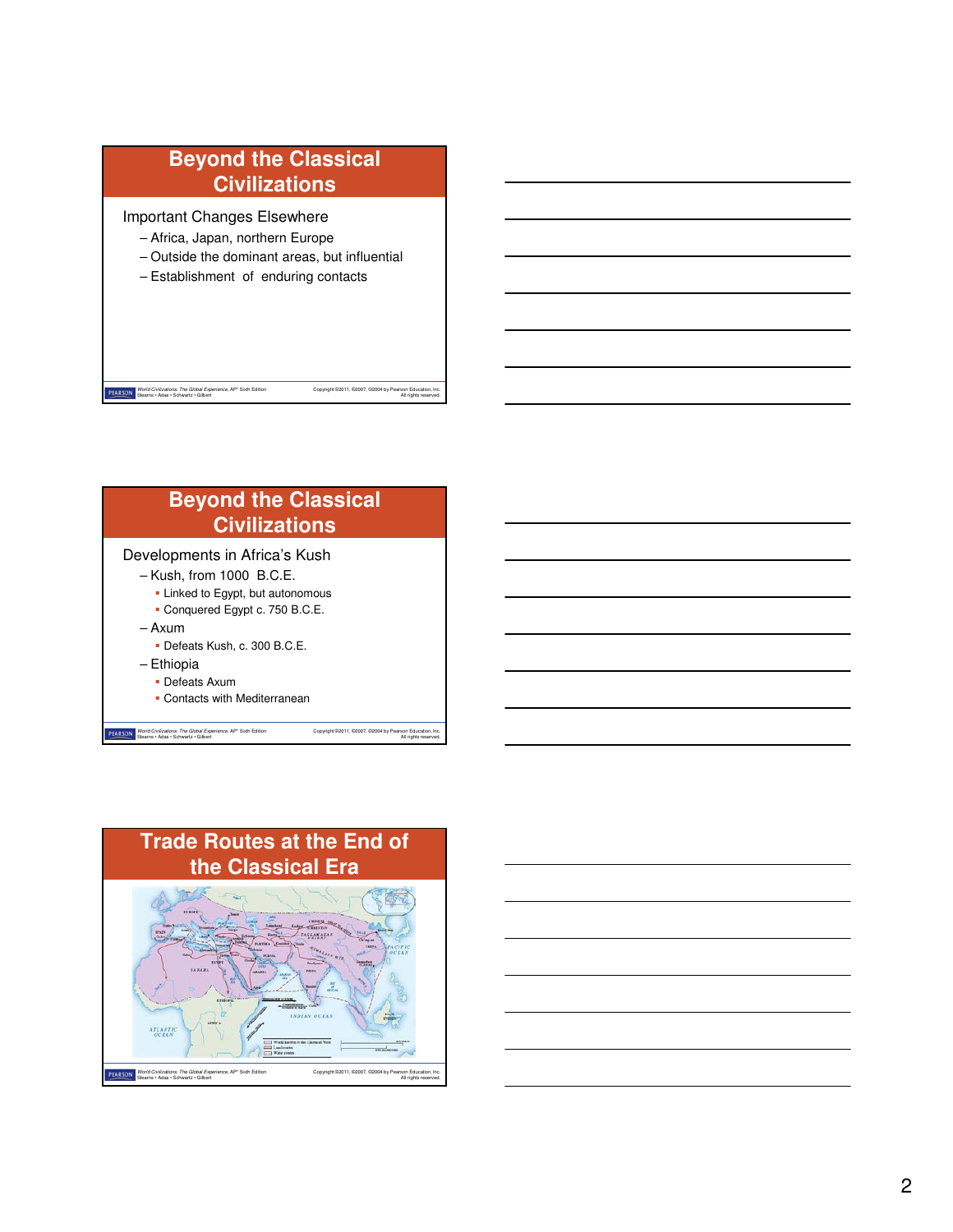### **Beyond the Classical Civilizations** Sub-Saharan Africa – Legacy of Egyptian, Kushite civilization unclear – Extension of agriculture First along Sahel Followed by establishment of west African kingdoms

Copyright ©2011, ©2007, ©2004 by Pearson Education, Inc. All rights reserved.

Copyright ©2011, ©2007, ©2004 by Pearson Education, Inc. All rights reserved.

Copyright ©2011, ©2007, ©2004 by Pearson Education, Inc. All rights reserved.

– Ghana

First great sub-Saharan state

World Civilizations: The Global Experience, AP\* Sixth Edition Stearns • Adas • Schwartz • Gilbert

### **Beyond the Classical Civilizations** Japan – Agriculture widespread by 200 C.E. – Migrations from Korea, done by 200 – Tribal organization Worship of common ancestor Developed into states – Shintoism Worship of rulers

Unified by 700 C.E.

World Civilizations: The Global Experience, AP\* Sixth Edition Stearns • Adas • Schwartz • Gilbert

## **Beyond the Classical Civilizations**

### Northern Europe

- Germanic, Celtic, Slavic peoples
- Regional, often transitory kingdoms
- Scandinavians emerging as seafarers
- Religion
	- Gods associated with natural forces
	- **Spread of Christianity**

World Civilizations: The Global Experience, AP\* Sixth Edition Stearns • Adas • Schwartz • Gilbert

3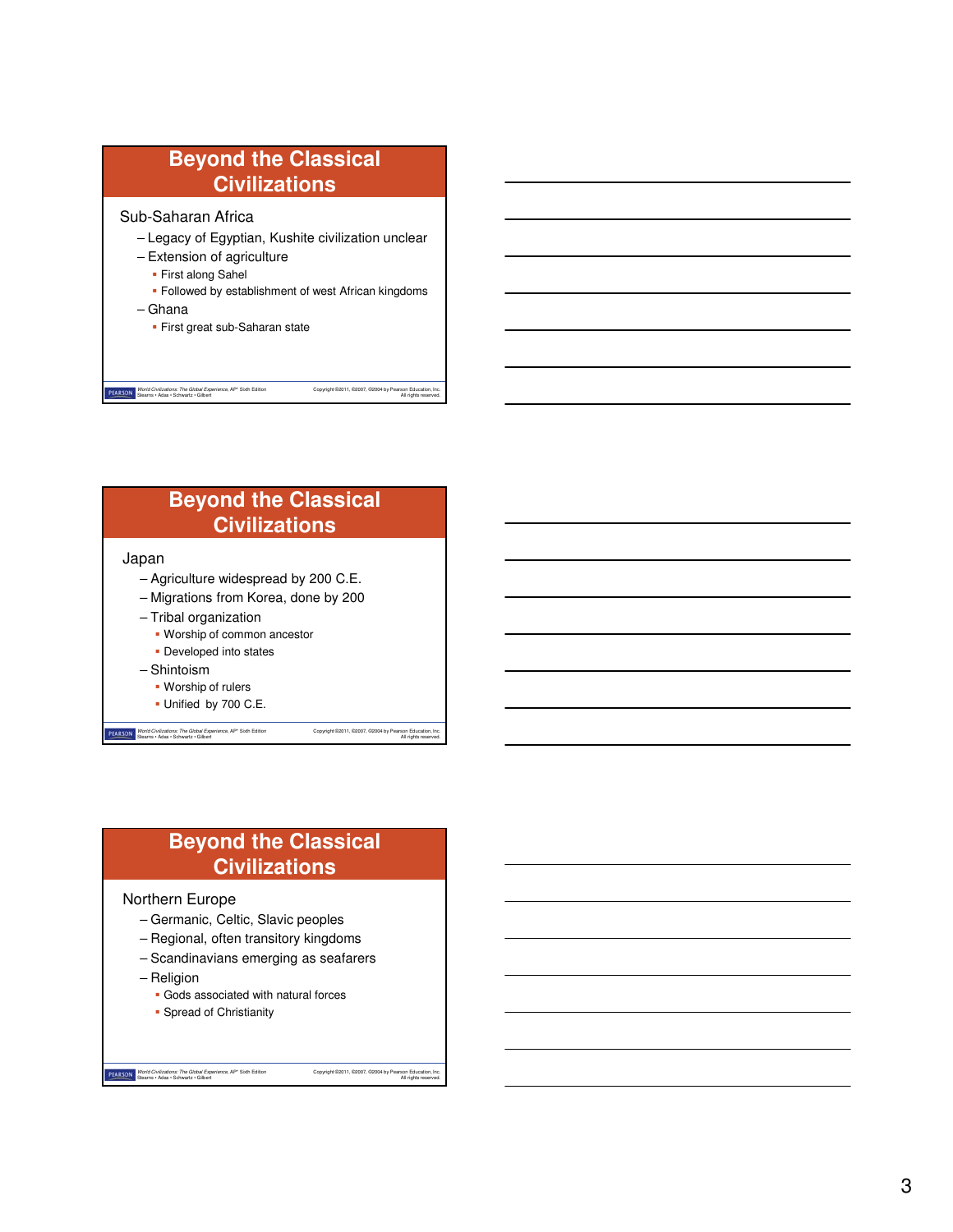# **Beyond the Classical Civilizations**

### Central America

- Olmec Civilization, from c. 1200 B.C.E.
	- **Sophisticated art**
	- Disappeared c. 400 B.C.E.
	- **Followed by Teotihuacan**
- Maya, from 400 C.E.

World Civilizations: The Global Experience, AP\* Sixth Edition Stearns • Adas • Schwartz • Gilbert

- Inca, later
- These similar to other river valley civilizations

Copyright ©2011, ©2007, ©2004 by Pearson Education, Inc. All rights reserved.

Copyright ©2011, ©2007, ©2004 by Pearson Education, Inc. All rights reserved.



# **Beyond the Classical Civilizations**

### Polynesia

- Isolated development
- Reached Fiji, Samoa by 1000 B.C.E.
- To Hawaii by 400 C.E.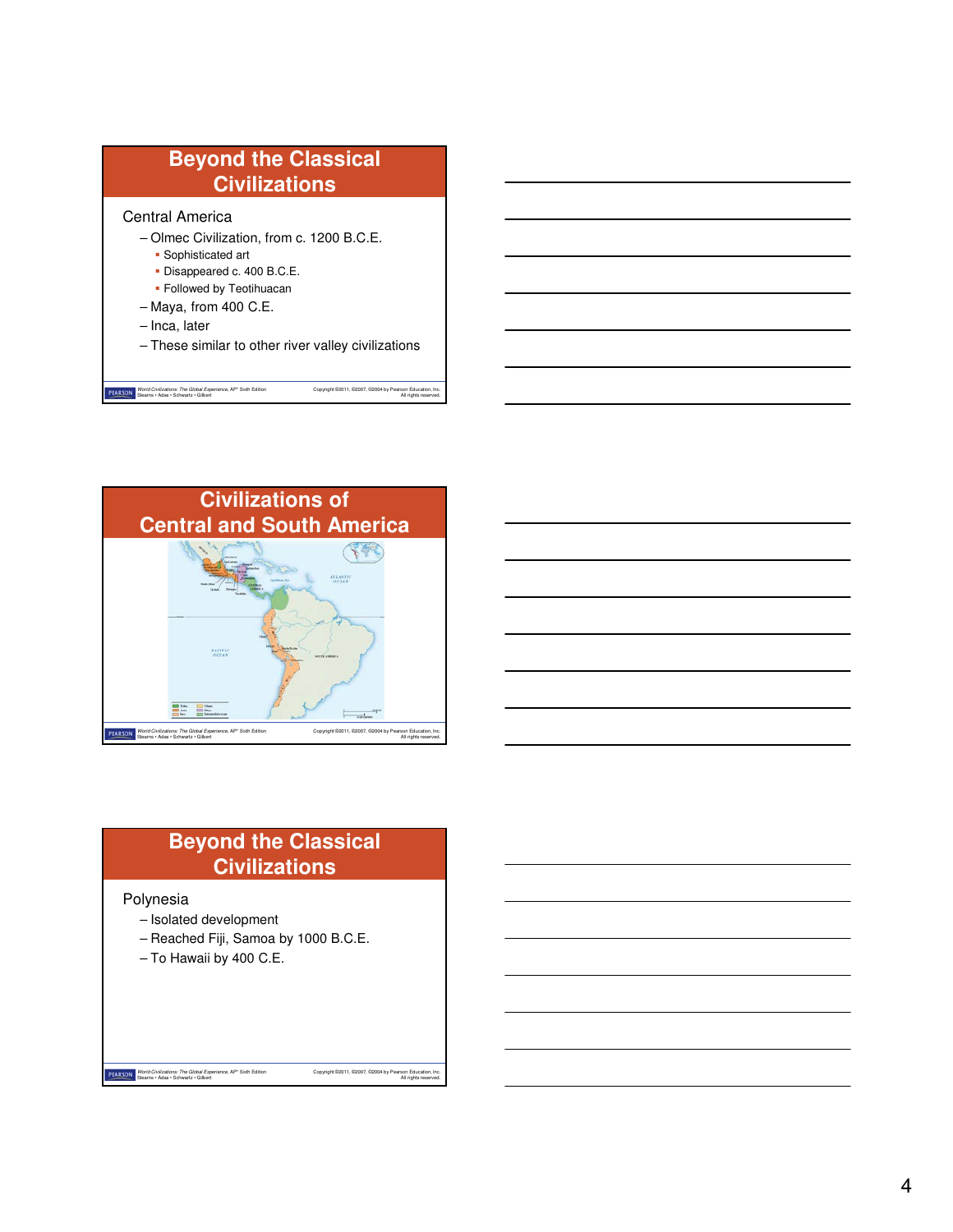# **Decline in China and India**

Collapse of Classical Civilizations

- All or in part
- All suffer from expansion in Central Asia

# **Decline in China and India**

Copyright ©2011, ©2007, ©2004 by Pearson Education, Inc. All rights reserved.

Copyright ©2011, ©2007, ©2004 by Pearson Education, Inc. All rights reserved.

Copyright ©2011, ©2007, ©2004 by Pearson Education, Inc. All rights reserved.

### Han Collapse

– Decline by 100 C.E.

World Civilizations: The Global Experience, AP\* Sixth Edition Stearns • Adas • Schwartz • Gilbert

- **-** Intellectual creativity slows
- Local landlords gain in power
- **Rising social tensions**
- Yellow Turbans, 184 C.E. Daoist revolutionaries

World Civilizations: The Global Experience, AP\* Sixth Edition Stearns • Adas • Schwartz • Gilbert

# **Decline in China and India**

### Invasions

- Three centuries of disruption
- Buddhism introduced
- Ended by Sui Dynasty
- Tang Dynasty, 618 C.E.
- Chinese culture resumes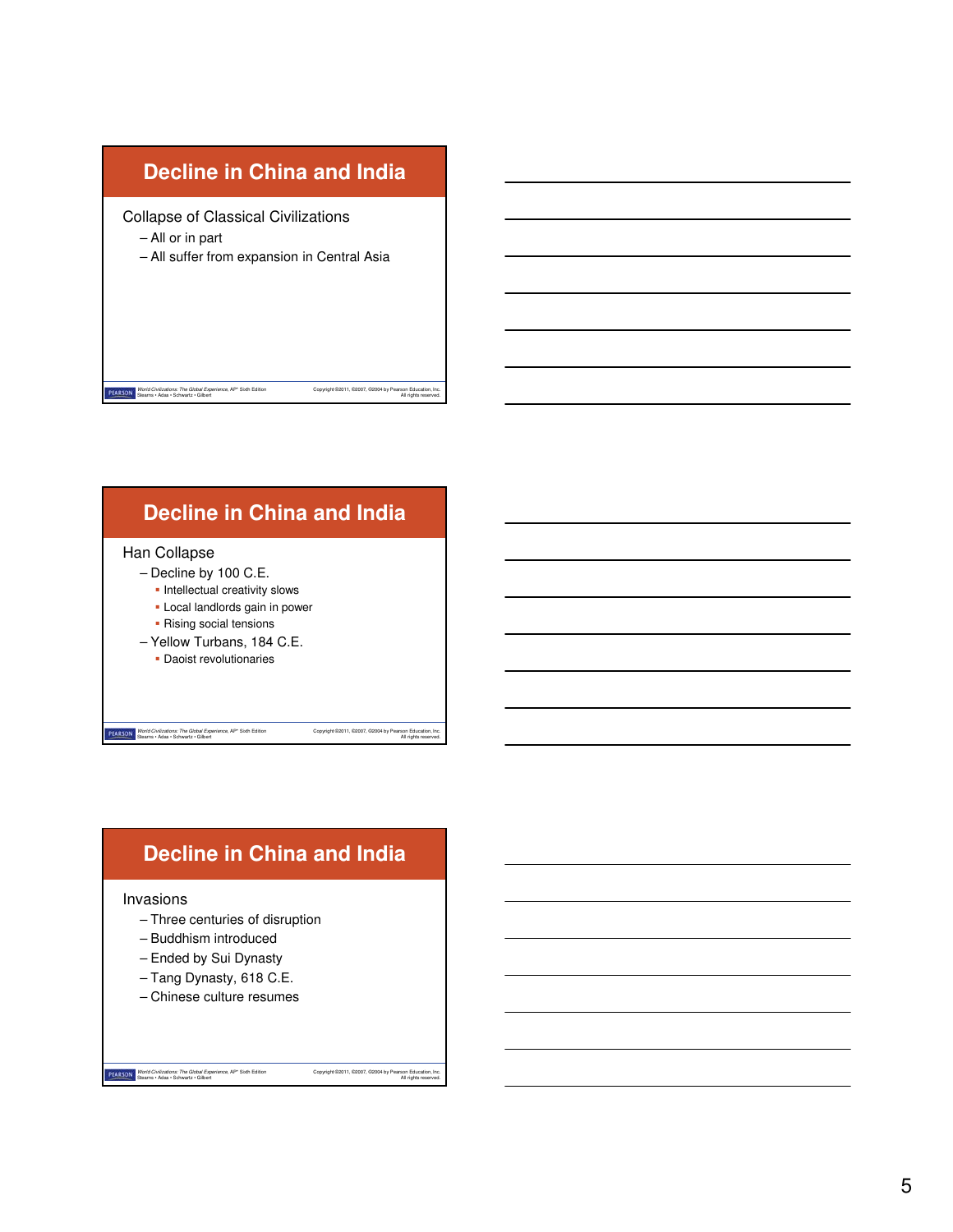





### Symptoms of Decline

- More disruptive than in China, India
- Plagues
- Creativity seems to falter

World Civilizations: The Global Experience, AP\* Sixth Edition Stearns • Adas • Schwartz • Gilbert

– Probably an accumulation of factors

Copyright ©2011, ©2007, ©2004 by Pearson Education, Inc. All rights reserved.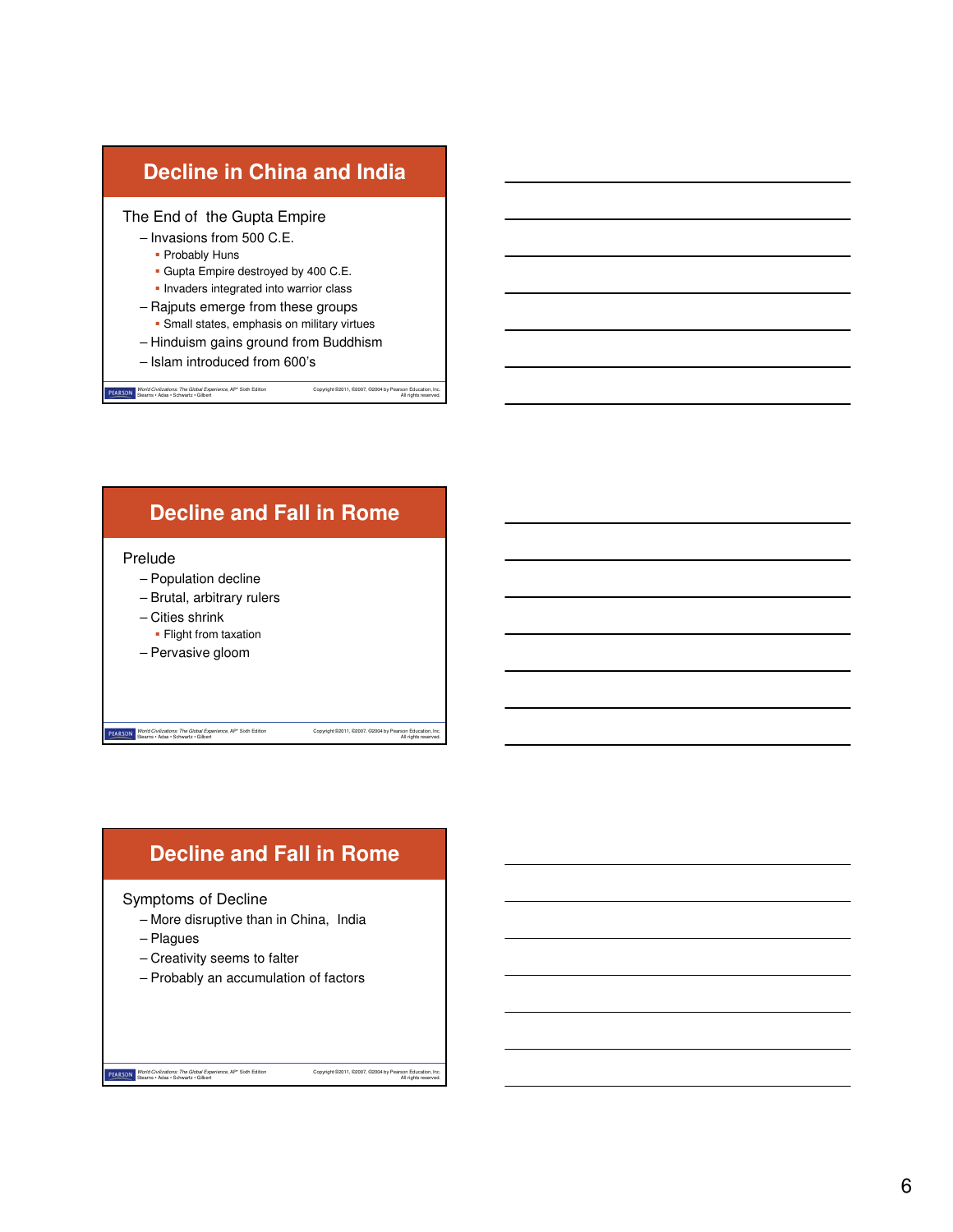

# **Decline and Fall in Rome**

### Division of the Empire

- Western Empire declines
	- **Economic weakness**
- Eastern Empire, Constantinople
- Becomes center of Roman world
- Collapse
	- **Has massive legacy in western imagination**

Copyright ©2011, ©2007, ©2004 by Pearson Education, Inc. All rights reserved.

Uneven – Eastern Empire thrives

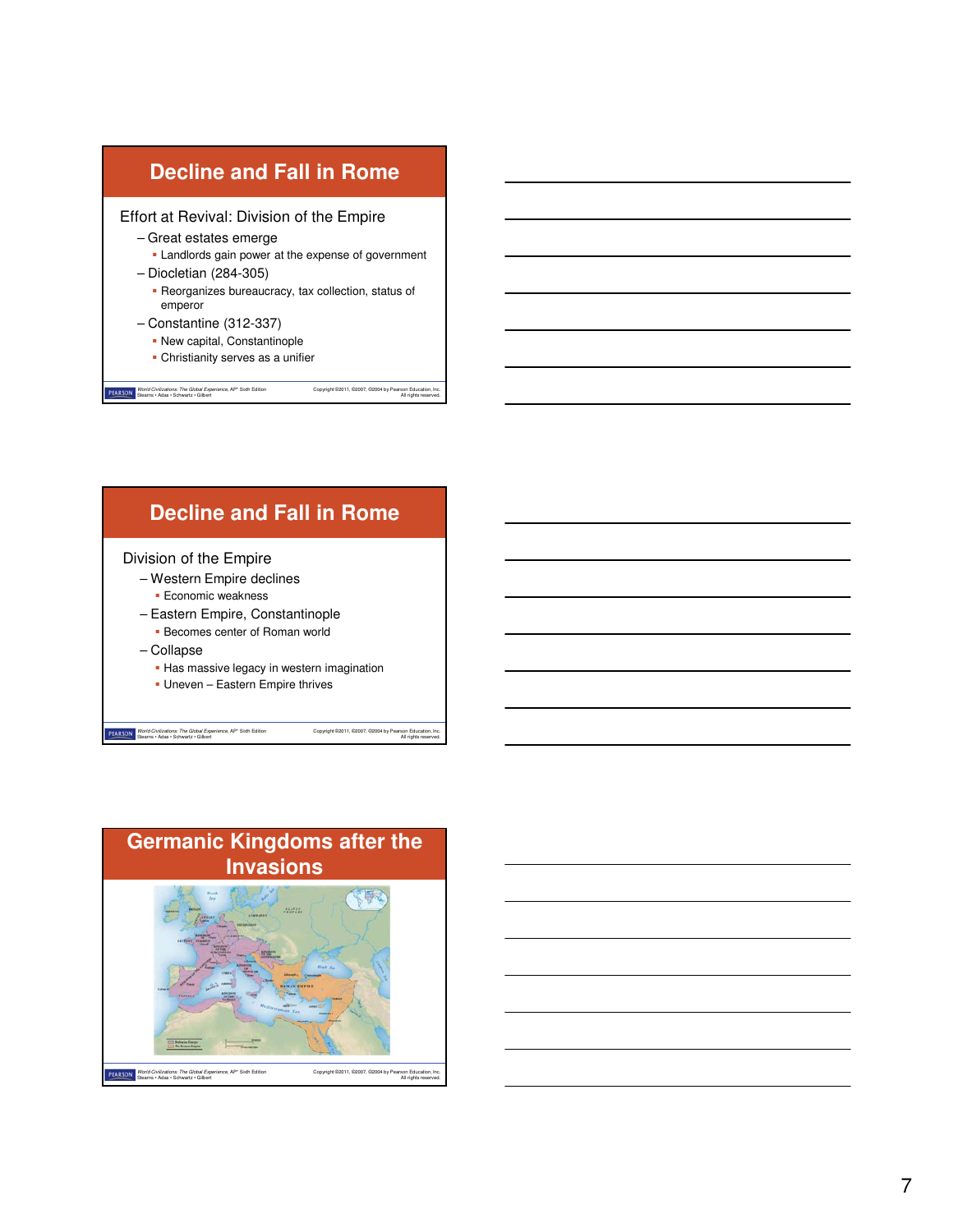

# **Decline and Fall in Rome**

### The Middle East

- Parthian rule
	- **Emerges in late Hellenistic period**
	- As far as India
- Sassanid Empire
	- **Persian uprising replaces Parthians**
	- **Revival of Persian traditions, including** Zoroastrianism
- Both empires connect east and west
	- **Fall of Rome has little impact on this region**

Copyright ©2011, ©2007, ©2004 by Pearson Education, Inc. All rights reserved. World Civilizations: The Global Experience, AP\* Sixth Edition Stearns • Adas • Schwartz • Gilbert

# **Decline and Fall in Rome**

Copyright ©2011, ©2007, ©2004 by Pearson Education, Inc. All rights reserved.

### North Africa

– Regional Kingdoms

World Civilizations: The Global Experience, AP\* Sixth Edition Stearns • Adas • Schwartz • Gilbert

- Spread of Christianity, but uneven
	- **Coptic church**

8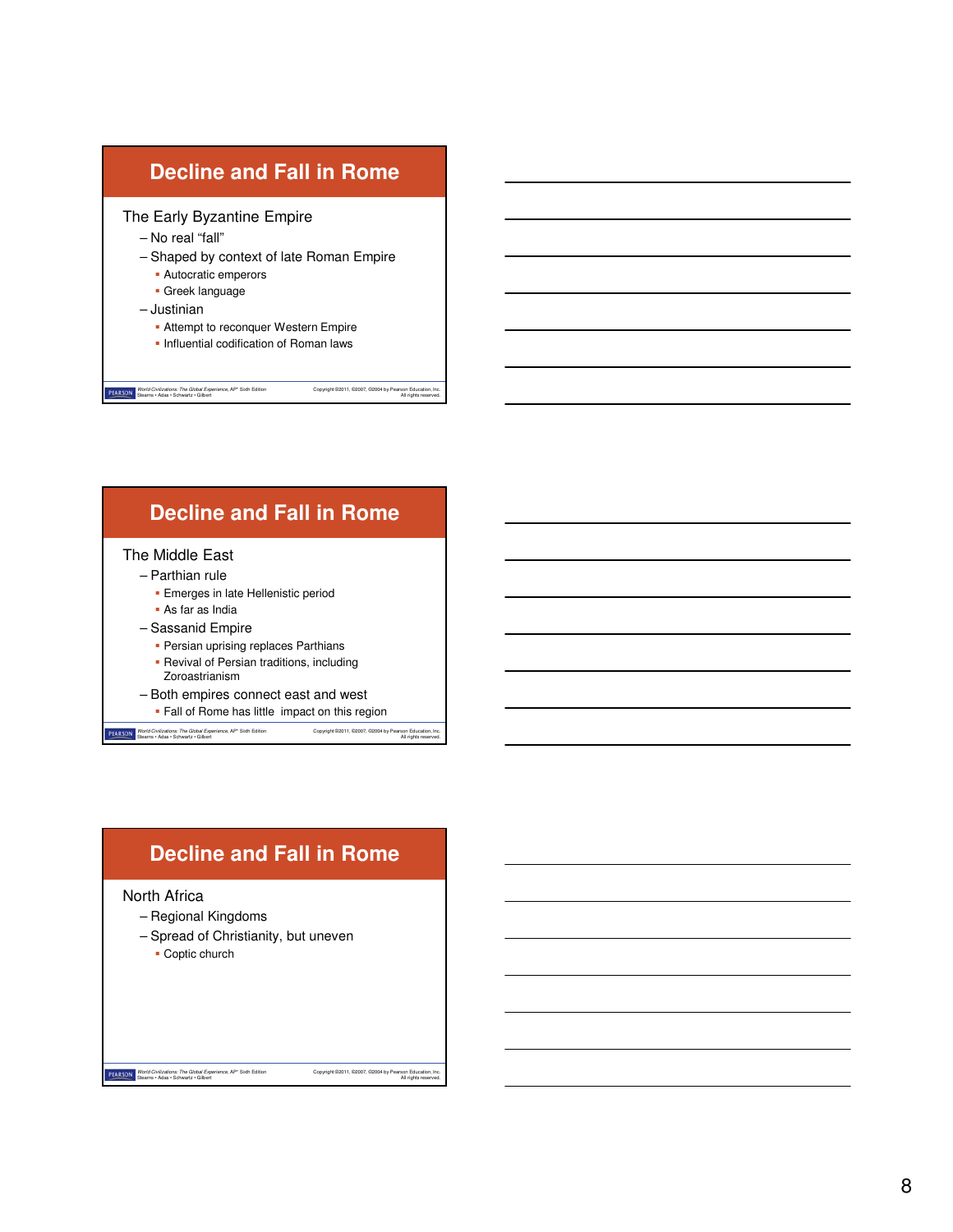

### **The Mediterranean, Middle East, Europe, and North Africa, c. 500 C.E.**



# **The New Religious Map**

### Rise of World Religions

– Disease creates demand for new answers

Copyright ©2011, ©2007, ©2004 by Pearson Education, Inc. All rights reserved.

- Buddhism spreads into Asia
- Rise of Christianity, Islam
- Civilization declines and redirected
- Syncretism with earlier beliefs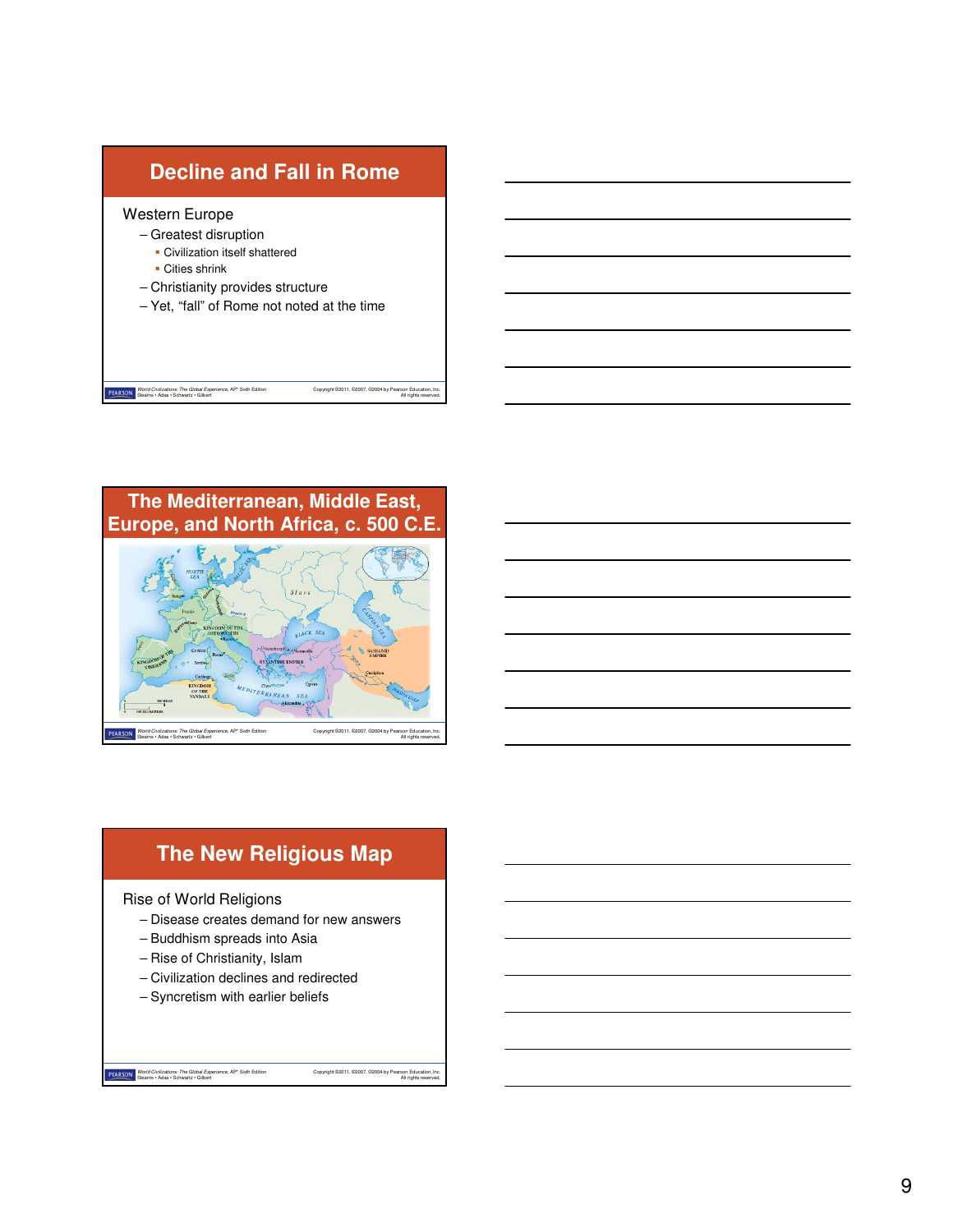

### **The New Religious Map**

### **Christianity**

- Moves westward
- Structured
- Exclusive idea of one truth
- Jesus of Nazareth
	- **Message of salvation**
	- Disciples spread message

World Civilizations: The Global Experience, AP\* Sixth Edition Stearns • Adas • Schwartz • Gilbert

## **The New Religious Map**

Copyright ©2011, ©2007, ©2004 by Pearson Education, Inc. All rights reserved.

Copyright ©2011, ©2007, ©2004 by Pearson Education, Inc. All rights reserved.

### Early Christianity

- One supreme god who loved humankind
- The best life included worship, fellowship
- Poverty might be the best path
- Eagerly accepted

- **Paul moves Christianity away from Judaism**
- **Persecuted for centuries**
- Strong organization, following by 400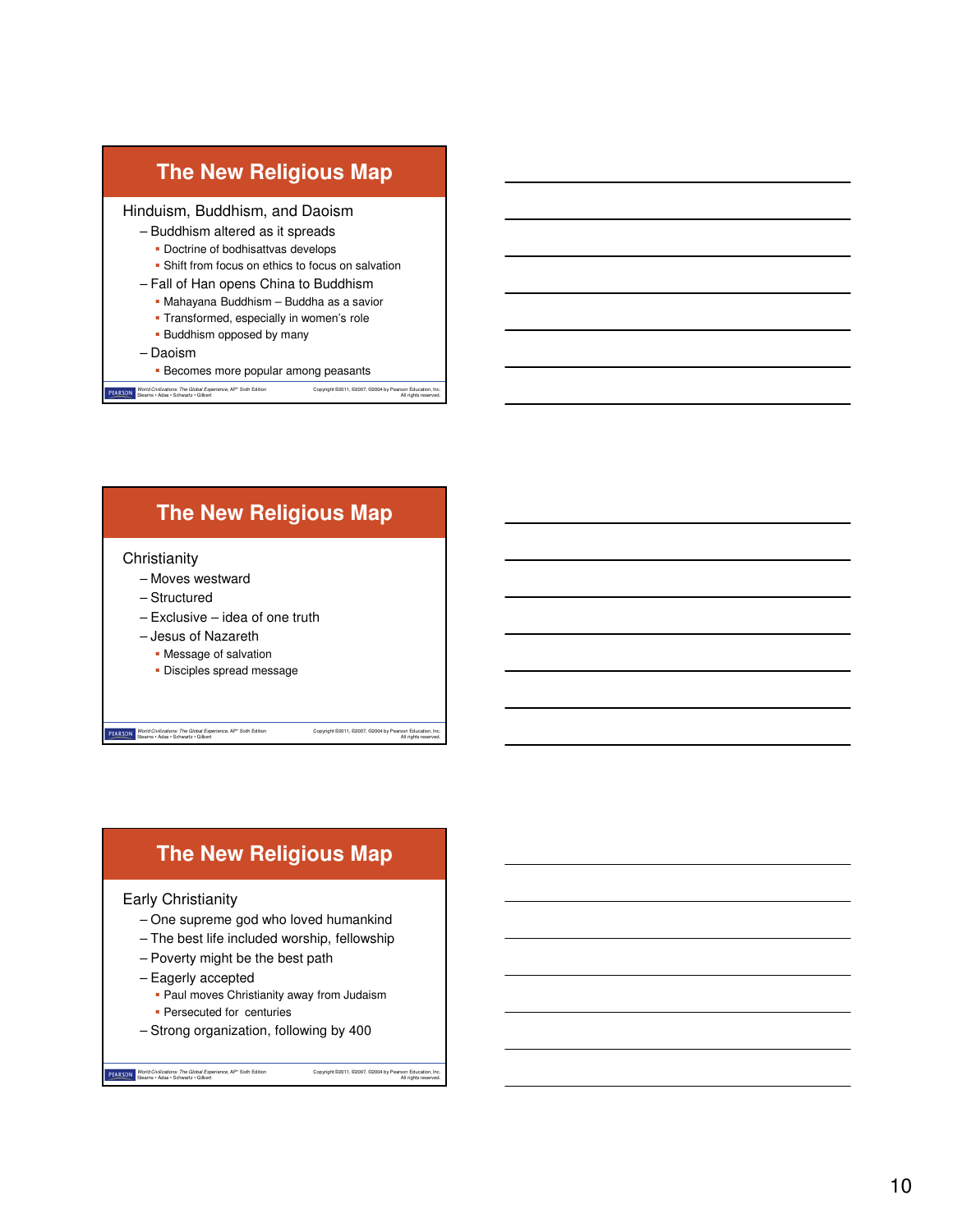



# **The New Religious Map**

Islam

– 600s

World Civilizations: The Global Experience, AP\* Sixth Edition Stearns • Adas • Schwartz • Gilbert

– Spectacular spread both east and west

Copyright ©2011, ©2007, ©2004 by Pearson Education, Inc. All rights reserved.